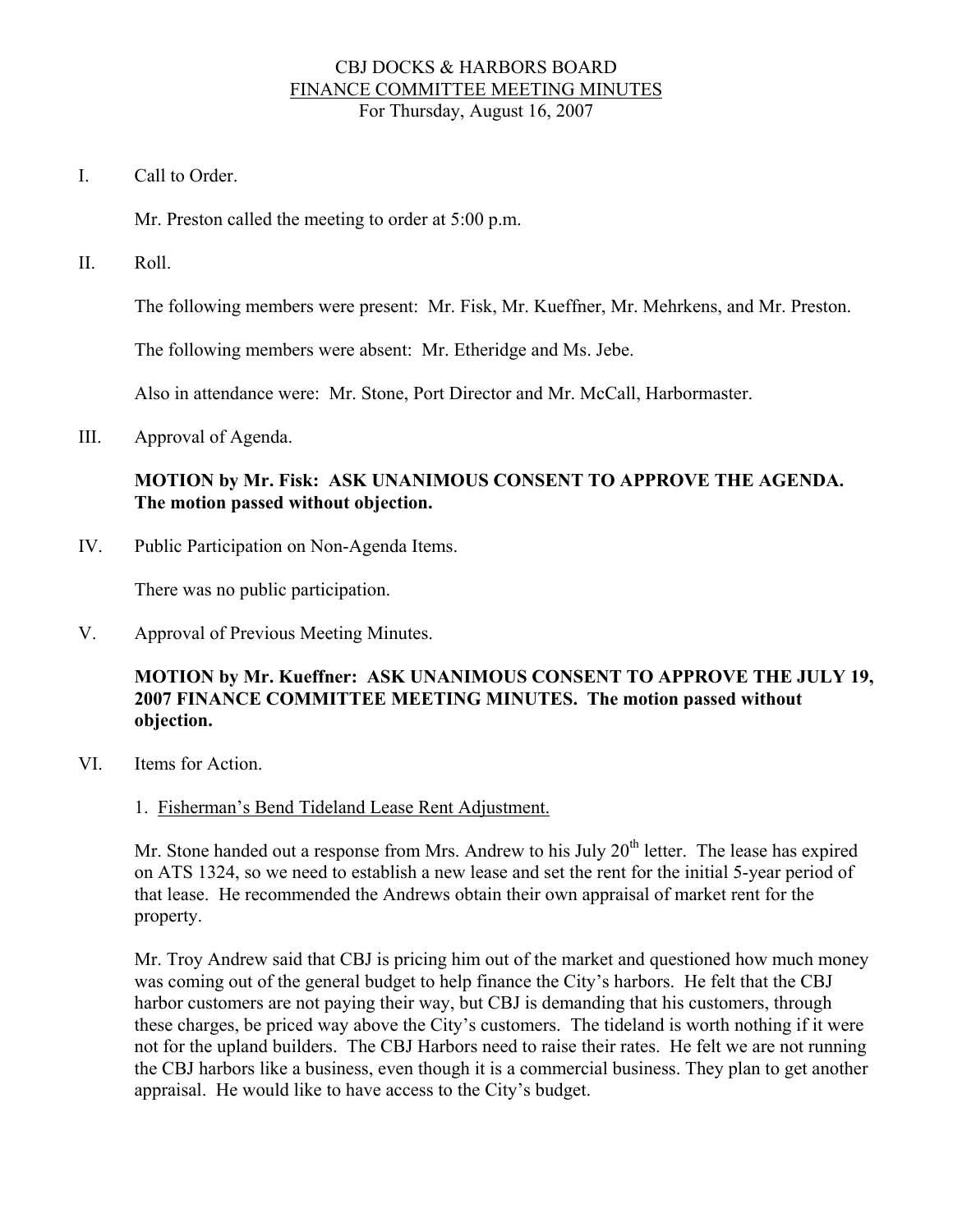VI. Items for Action (continued).

Mr. Rick Wolfenberger said fair market value is what they are talking about. CBJ did not pay for the harbors.

Mr. Fisk said we inherited the harbors with a 24 million dollar backlog of maintenance and the State gave us \$7 million to take care of it.

Mr. Wolfenberger said CBJ has collected income on the marinas since the State build them. They are operating 20% below Seattle rates and are not able to fill their marina completely at those rates, but you want us to raise our rates. He questioned what fair market is and who pays it and would like to see their competition pay it. He is frustrated that their competition is the City and that their rates are considerable lower. They were at full capacity in March, but raised their rates and lost occupants. They are now at 98% capacity. He suggested the Board leave the lease alone.

Mrs. Sharon Andrew said she wrote a letter asking for information. The tidelands cannot be used without the uplands for parking. They want to exhaust all administrative remedies before they obtain their own appraisal. They would do the income approach.

The Committee members discussed the issue and recommended addressing it at their November meeting.

Mr. Andrew asked if they would consider shrinking the lease.

**MOTION by Mr. Kueffner: MOVE TO PUT THE FISHERMAN'S BEND TIDELAND LEASE ON THE NOVEMBER MEETING AGENDA, WITH OR WITHOUT A NEW APPRAISAL, AND TO CONSIDER A CHANGE IN THE SIZE OF THE LEASE PARCEL.**  Mr. Fisk seconded the motion.

### **The motion passed without objection.**

2. Gitkov and Hawkins Tideland Lease Rent Adjustment.

Mr. Stone said this is ATS 1170 and is located near the ferry terminal. He will notify them that we will set the rent at the September  $20<sup>th</sup>$  meeting.

**MOTION by Mr. Fisk: ASK UNANIMOUS CONSENT TO DIRECT THE PORT DIRECTOR TO NOTIFY THE LESSEE THAT THE COMMITTEE INTENDS TO REVIEW THE LEASE RENT AT ITS SEPTEMBER 20TH MEETING WITH A PRELIMINARY LEASE RENT OF 8% OF THE MARKET VALUE OF THE UNDEVELOPED TIDELANDS AS DETERMINED BY THE CBJ ASSESSOR. The motion passed without objection.**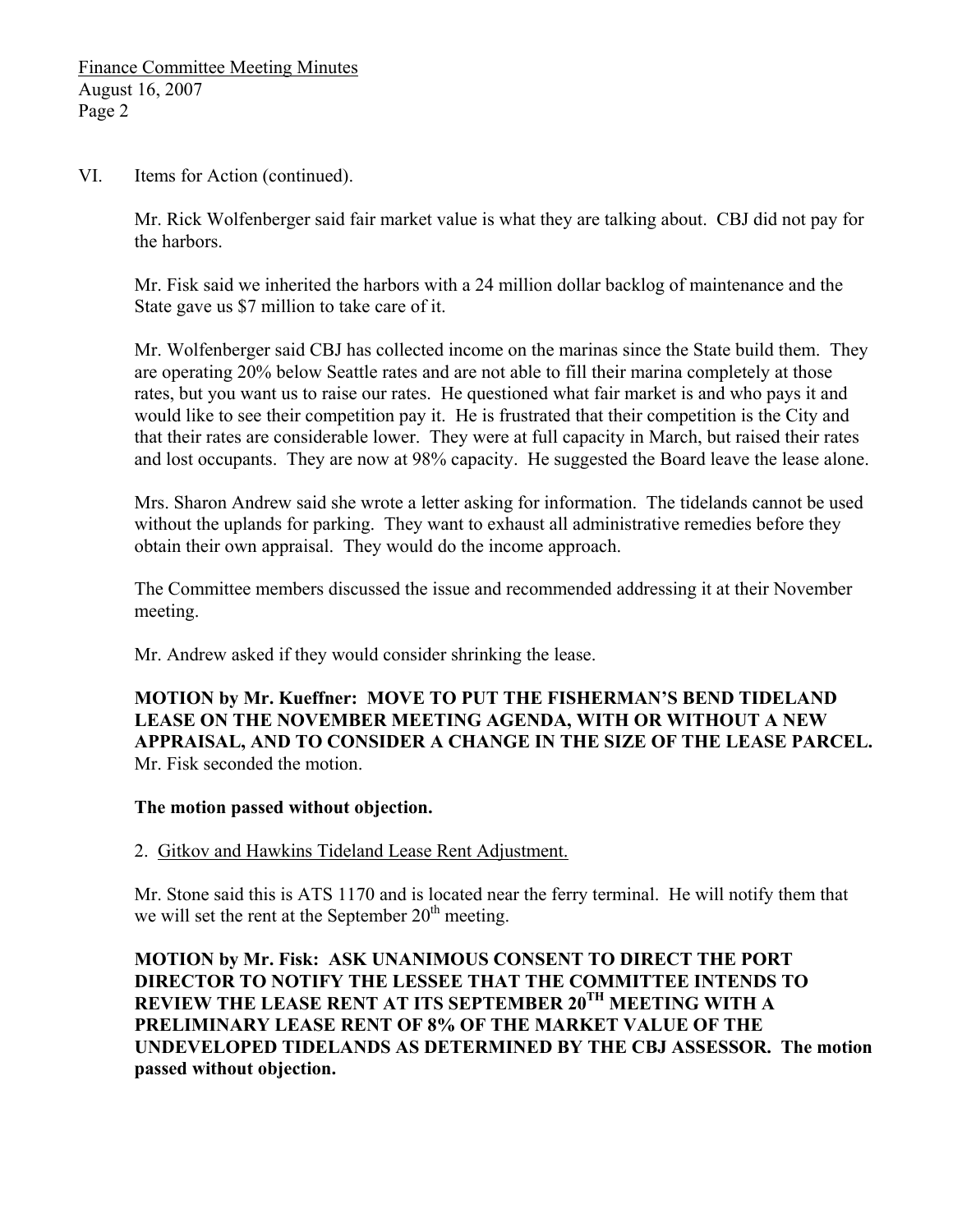VI. Items for Action (continued).

#### 3. Klein Tideland Lease Rent Adjustment.

Mr. Stone said we will review the rent at the September  $20<sup>th</sup>$  meeting. This is the North Douglas trailer park parcel.

**MOTION by Mr. Fisk: ASK UNANIMOUS CONSENT TO DIRECT THE PORT DIRECTOR TO NOTIFY THE LESSEE THAT THE COMMITTEE INTENDS TO REVIEW THE LEASE RENT AT ITS SEPTEMBER 20TH MEETING WITH A PRELIMINARY LEASE RENT OF 8% OF THE MARKET VALUE OF THE UNDEVELOPED TIDELANDS AS DETERMINED BY THE CBJ ASSESSOR. The motion passed without objection.** 

4. Taku Smokeries Lease Renewal and Lease Rent Adjustment.

Mr. Stone said the lease expires September  $14<sup>th</sup>$  so we need to renegotiate a new lease. There is a balloon payment due at the end of the lease. He cannot find a signed transfer for the ice machine. The building is theirs, but the dock and piling is ours. We have a use agreement with them. They would be better off with a long-term lease, which is more certain. We need to write up a lease for five years.

**MOTION by Mr. Fisk: ASK UNANIMOUS CONSENT TO DIRECT THE PORT DIRECTOR TO NOTIFY TAKU SMOKERIES THAT THE COMMITTEE INTENDS TO REVIEW THE CURRENT USE AGREEMENT WITH THE INTENT OF REPLACING IT WITH A LEASE AGREEMENT AT ITS SEPTEMBER 20TH MEETING. The motion passed without objection.** 

5. Yankee Cove Lease Rent Adjustment.

Mr. Stone said we need to let Mr. Hobbs know we will be reviewing the lease. The CBJ Assessor said he cannot do an income approach.

Mr. Marion Hobbs said he discussed shrinking the size of his land lease. Leave the rates the way they are, but shrink the area. He does not have a problem with Mr. Riley's numbers, but has a problem with the square footage. He will be going back to the Corps to extend the breakwater.

**MOTION by Mr. Fisk: ASK UNANIMOUS CONSENT TO DIRECT THE PORT DIRECTOR TO NOTIFY MR. HOBBS THAT THE COMMITTEE INTENDS TO REVIEW THE LEASE RENT AT ITS SEPTEMBER 20TH MEETING WITH A PRELIMINARY LEASE RENT AS RECOMMENDED BY THE PROFESSIONAL APPRAISER. The motion passed without objection.** 

Finance Committee Meeting Minutes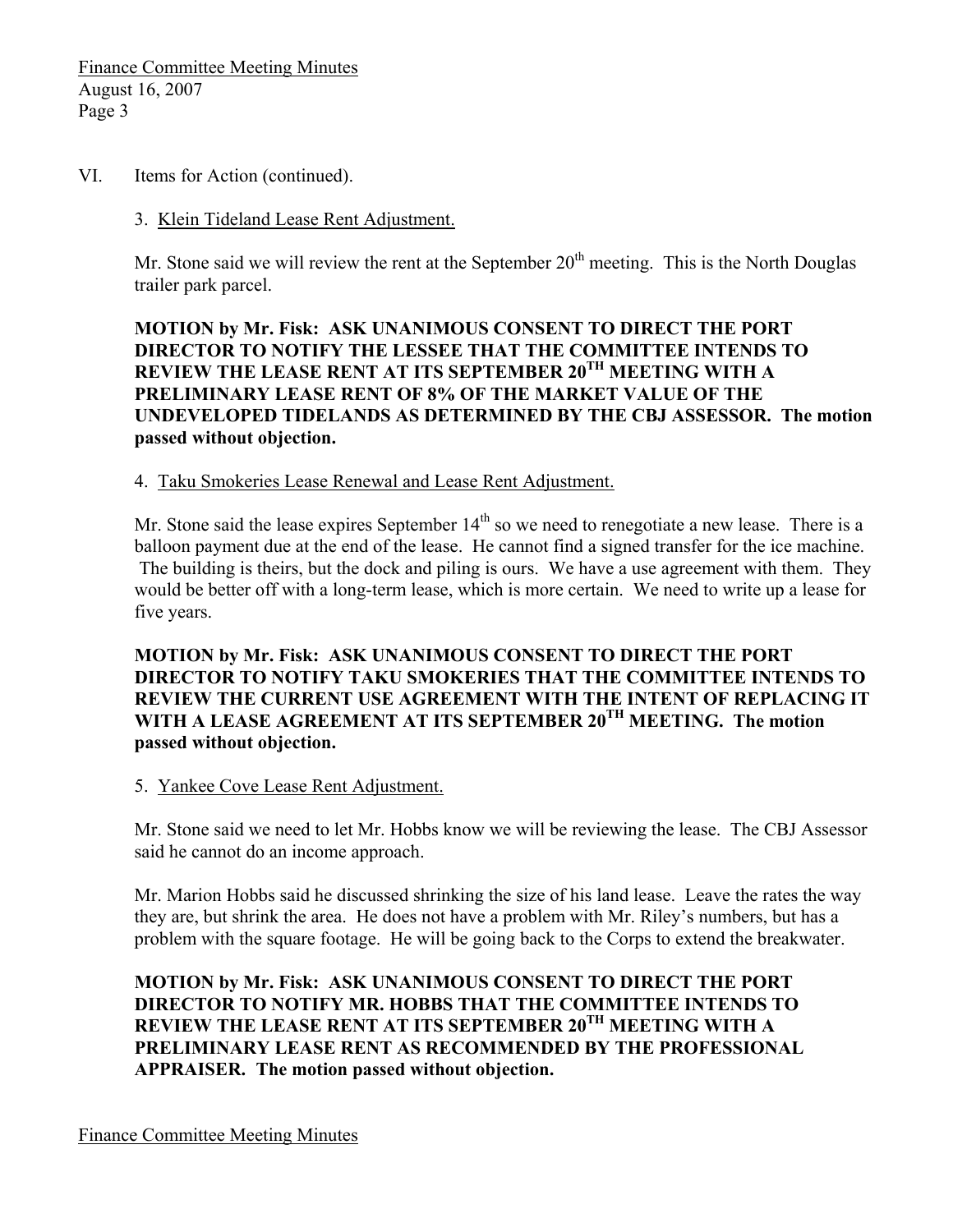August 16, 2007 Page 4

### VI. Items for Action (continued).

### 6. Port Fee Increases.

Mr. Stone said we are looking at \$38 million for a construction project for cruise ship berthing. We need to give notice to the cruise ship industry that we are looking at raising our port maintenance fee.

## **MOTION by Mr. Kueffner: ASK UNANIMOUS CONSENT TO DIRECT THE PORT DIRECTOR TO DRAFT AND PRESENT REGULATIONS FOR INCREASING THE PORT FEES AS NECESSARY TO FINANCE PLANNED DOCK IMPROVEMENTS TO THE COMMITTEE AT ITS SEPTEMBER 20TH MEETING. The motion passed without objection.**

### VII. Items for Information/Discussion.

### 1. Passenger-For-Hire Regulation Review.

Mr. Stone said this is the first season for the new passenger rate. Staff will be looking for unregistered vessels. Letters were sent out to vessels not paying the monthly passenger fees. Bare boat charters are not assessed the fee.

Mr. Preston asked about the kayak company at the North Douglas launch ramp and the kayak company at Auke Bay.

Mr. McCall said the kayak company at Auke Bay pays for a commercial annual launch permit. The ATA trips at North Douglas launch ramp are guided.

Mr. Preston said the Committee would revisit this issue in October.

### 2. Echo Cove Launch Ramp Operating Costs.

Mr. Stone discussed the operating costs with the Committee. The Operations Committee is having a hearing on August 29<sup>th</sup> regarding ATVs at Echo Cove. We are spending roughly half of our launch ramp fees at Echo Cove and Amalga.

Mr. McCall said our costs are higher in winter due to snow removal. A lot of the expense is to keep Echo Cove open in the winter.

The Committee discussed the possibility of closing Echo Cove down in the winter.

VIII. Staff & Member Reports.

There were none.

### Finance Committee Meeting Minutes